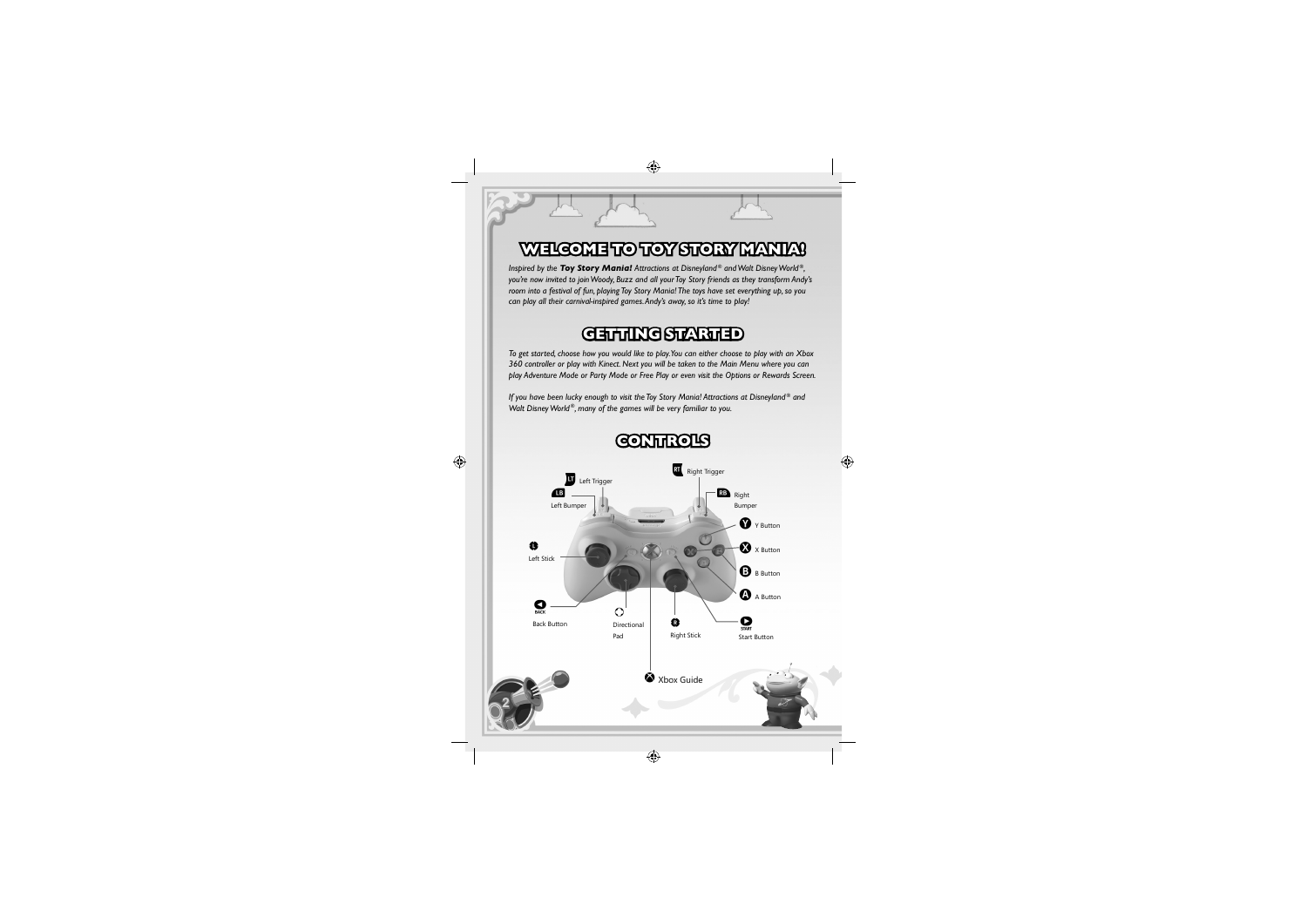# **MAIN MENU AIN**

 $\bigcirc$ 

*Once in the Main Menu, you can freely select from one of five different options.* 

## *• Adventure Mode*

*Choose the Adventure Map icon and you will begin Adventure Mode. This will take you to the Adventure screen where you can select from a handful of different adventures, each themed to your favourite Toy Story Mania characters. Play through the adventures to make it onto the Leaderboards and unlock Stickers.*

## *• Party Mode*

#### $\bigoplus$ *• Rewards*

*Select the Toy Story Mania icon to begin Party Mode. In Party Mode, minigames will be chosen at random for you to enjoy, even levels that you have not yet unlocked! Play continues until all 40 primary stages have been completed.*

# *• Free Play*

*Select the Free Play icon to enter Free Play Mode. This mode allows you to play any level of your choosing. Play Free Play to score Ribbons and unlock all of the levels in the game.*

*Within Rewards, you can access the Sticker Page and the High Scores. Collected stickers end up on the Sticker Page. All High Scores recorded in Adventure Mode and Free Play can be found here.*

 $\bigoplus$ 

# *• Options*

*Choose the Gears icon to go the Options space. The Options space allows you to set up Toy Story Mania! by modifying both Sound and Controller options. You can also view the Credits here to see who helped to make this game possible.*